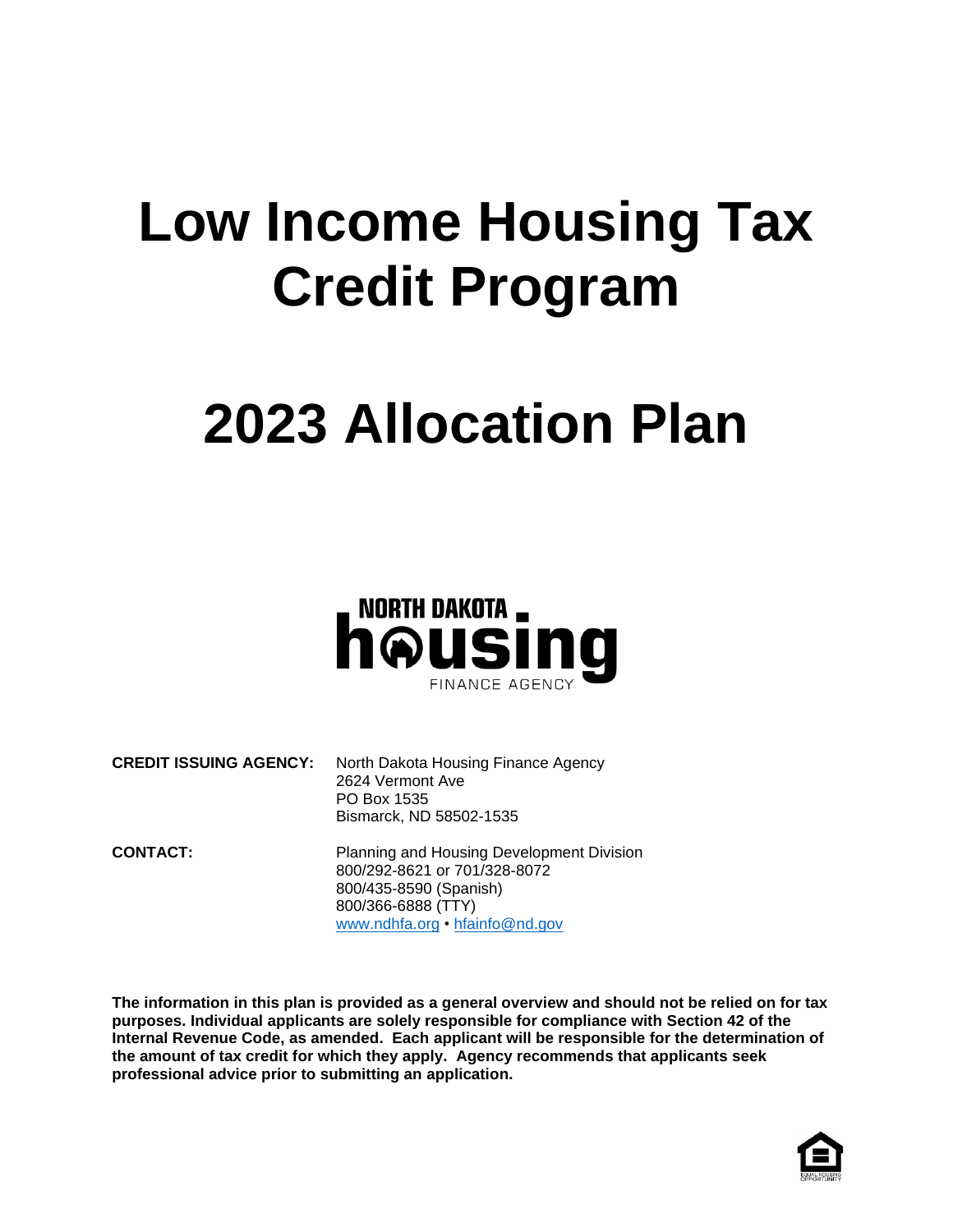## **NORTH DAKOTA LOW-INCOME HOUSING TAX CREDIT PROGRAM 2023 ALLOCATION PLAN**

## **I. INTRODUCTION**

North Dakota Housing Finance Agency ("Agency") is responsible for the administration of the Low-Income Housing Tax Credit ("LIHTC") Program for the State of North Dakota. Agency developed a Qualified Allocation Plan ("Plan") defining the process by which it will distribute.

## **II. GENERAL PROVISIONS**

Agency may modify or waive any condition of this Plan, which is not mandated by the Code, on a case-bycase basis for good cause.

For purposes of this Plan, the Developer is the individual or entity to which the developer fees are paid for promoting the project. The Developer may or may not be the Applicant. The Applicant is either the owner of the project or the entity that has controlling interest in the ownership entity (i.e. the general partner, managing member).

- A. **Discretion**: In the process of administering the LIHTC and other rental housing programs, Agency will make decisions and interpretations regarding applications and the Plan. Unless otherwise stated, Agency is entitled to the full discretion allowed by law in making all such decisions and interpretations.
- <span id="page-1-2"></span><span id="page-1-1"></span><span id="page-1-0"></span>B. **Basis Boost**: Non-acquisition eligible basis may be increased by 30% for projects meeting any of the following conditions.
	- (1) The project is entirely located within a HUD-designated Difficult Development Area (DDA); or
	- (2) The project is entirely located within a HUD-designated Qualified Census Tract (QCT); or
	- (3) The project meets one of the following Agency designations:
		- **•** The project is designed to primarily serve special needs populations, (i.e. homeless or those requiring permanent supportive services); or
		- **•** The project targets 20% or more of the units at 30% of area median income or less; or
		- **•** The project is within tribal reservations, including the Trenton Indian Service Area; or
		- **•** The project entails new construction on in-fill lots with existing structures which either need to be demolished or require substantial environmental remediation; or
		- **•** The project is entirely located within a rural area without sufficient soft financing to be financially feasible in low market-rent areas. Proposed rents, including utility allowance, must be the lesser of Fair Market Rents or a minimum of 20% below LIHTC rent ceilings, either of which will be enforced through a land use restriction agreement ("LURA"). Developments with a projectbased federal rent subsidy are not eligible; or
		- **•** The project is entirely located within an Opportunity Zone, as defined in Section 1400Z-1 of Code.

Applicants must provide a narrative explanation justifying the need to increase the eligible basis. Basis boost is not available on 4% acquisition LIHTCs. **The potential basis boost under paragraph [II.B\(3\)](#page-1-0) herein does not apply to tax-exempt bond financed projects. The potential boost to non-acquisition basis under paragraphs [II.B\(1\)](#page-1-1) and [II.B\(2\)](#page-1-2) herein do apply to tax-exempt bond financed projects.**

C. **Maximum Developer Fee**: Developer fee will be limited to 15% of the project's eligible basis. Fees paid to consultants will be included in this limitation. The developer fee for the acquisition portion of an acquisition/rehabilitation project shall not exceed 5%. The fees of all parties with an Identity of Interest with the Developer in the project will be taken into consideration when calculating the Developer's maximum fees. When the Developer and the contractor are the same or related entity, in addition to the fee limits stated above, the combined sum of Developer Fee and Builder/General Contractor Fees may not exceed 20% of eligible basis. All developer fees exceeding the established maximums will not be included in the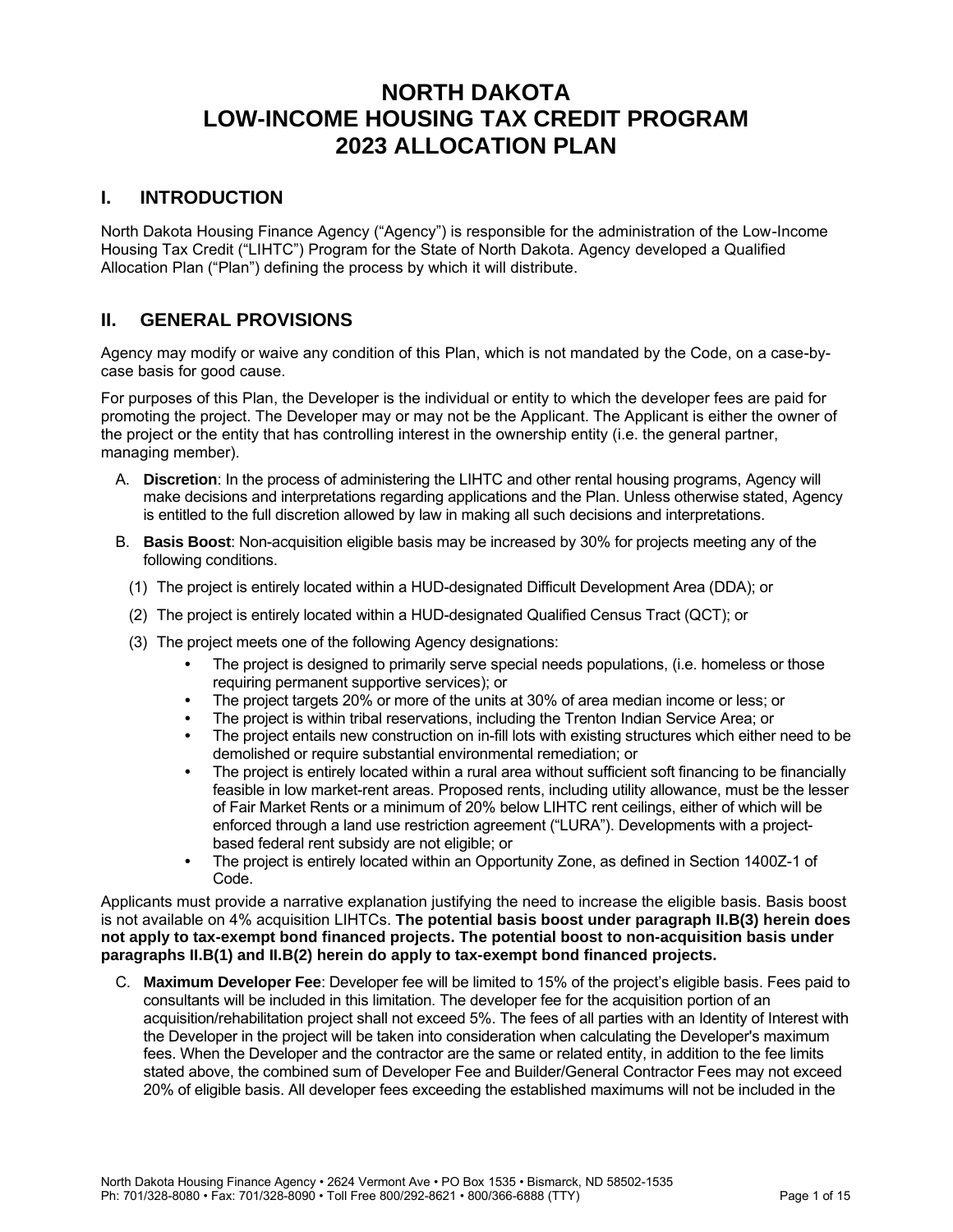eligible basis.

- D. **Maximum Builder/Contractor Fees**: Builder/General Contractor fees may not exceed the following limits:
	- (1) Builder/General Contractor's Profit, 6% of hard construction costs
	- (2) Builder/General Contractor's Overhead, 2% of hard construction costs
	- (3) General Requirements, 6% of hard construction costs

Fees in one area may exceed the stated percentage if other areas are not at their maximum, so long as they do not exceed 14% collectively.

#### E. **Average Income (AI):**

- (1) AI is only available on projects with an applicable fraction of 100% and no units which are unrestricted or designated above 80% AMI. Employee units are not included in the applicable fraction and are therefore permitted in AI developments.
- (2) Projects with multiple residential buildings must answer "Yes" to question 8b on IRS Form 8609, thereby designating the development as a multiple building project.
- (3) AI is not available on resyndication projects which have not yet completed their original Extended Use Period and exited the LIHTC Program.
- (4) Section 142 of the Code, which regulates tax-exempt bond financing, was not amended to include AI as Section 42 was. Therefore, tax-exempt bond financed projects electing AI must meet the requirements of both AI as well as one of the other two minimum set-asides listed in this section.
- (5) Designations within an AI project shall be floating and not fixed to specific units.
- F. **Extended Low-Income Housing Commitment**: Prior to a final allocation of LIHTCs, the owner must waive their right to request a qualified contract under Code (IRC § 42(h)(6)(F)) and enter into an Extended Use Agreement which requires the owner and any successors to meet the applicable fraction of lowincome occupancy for an extended use period of at least 15 years beyond the initial 15-year compliance period. The owner must record this agreement as a restrictive covenant.
- G. **Compliance Monitoring**: Agency will monitor all LIHTC projects through the end of the Extended Use Period. A copy of the Agency LIHTC Compliance Manual is available on the [Agency's website](https://www.ndhfa.org/) and is incorporated herein by reference.

Applicants, Developers, and Property Managers must remain in compliance with LIHTC program guidelines throughout the agreed upon extended use period. An Applicant, Developer, or Property Manager involved with an existing project that Agency determines is significantly out of compliance may not participate in new LIHTC projects until the issues are resolved to Agency's satisfaction. Relevant noncompliance includes both federal and state imposed LIHTC requirements (e.g. improperly funded reserves, unpaid fees, not meeting scoring criteria previously promised), as well as noncompliance within any other Agency funded or administered programs.

- (1) Agency will charge each project an annual monitoring fee, currently set at \$50 per project plus \$40 per LIHTC unit. Projects with multiple buildings located in different towns (scattered site projects) shall pay a fee of \$50 per town plus \$40 per low-income unit. Agency may adjust the annual fee and assess additional fees to a project in substantial noncompliance to cover added costs of monitoring.
- (2) Approximately 120 days before placing a project in service, the owner must request and hold a meeting with the individual(s) responsible for processing tenant income certifications and/or approving tenant files; the property management company; Agency compliance and development staff; and other providers of project funding which impose income or other restrictions on the project. The purpose of the meeting is to ensure all parties are aware of all applicable restrictions prior to any lease-up activities.
- (3) Prior to issuance of the IRS Form 8609, the owner and on-site managers must attend or document that they have recently attended industry recognized training on management and compliance. Agency may require further follow-up training following significant or repeated noncompliance events.
- <span id="page-2-0"></span>H. **Restriction**: No one project will be eligible to receive a Conditional Reservation for more than an aggregate 25% of the annual LIHTCs available other than in the following circumstances:
	- (1) If during the regular allocation cycles, the only requests remaining are from applicants that have not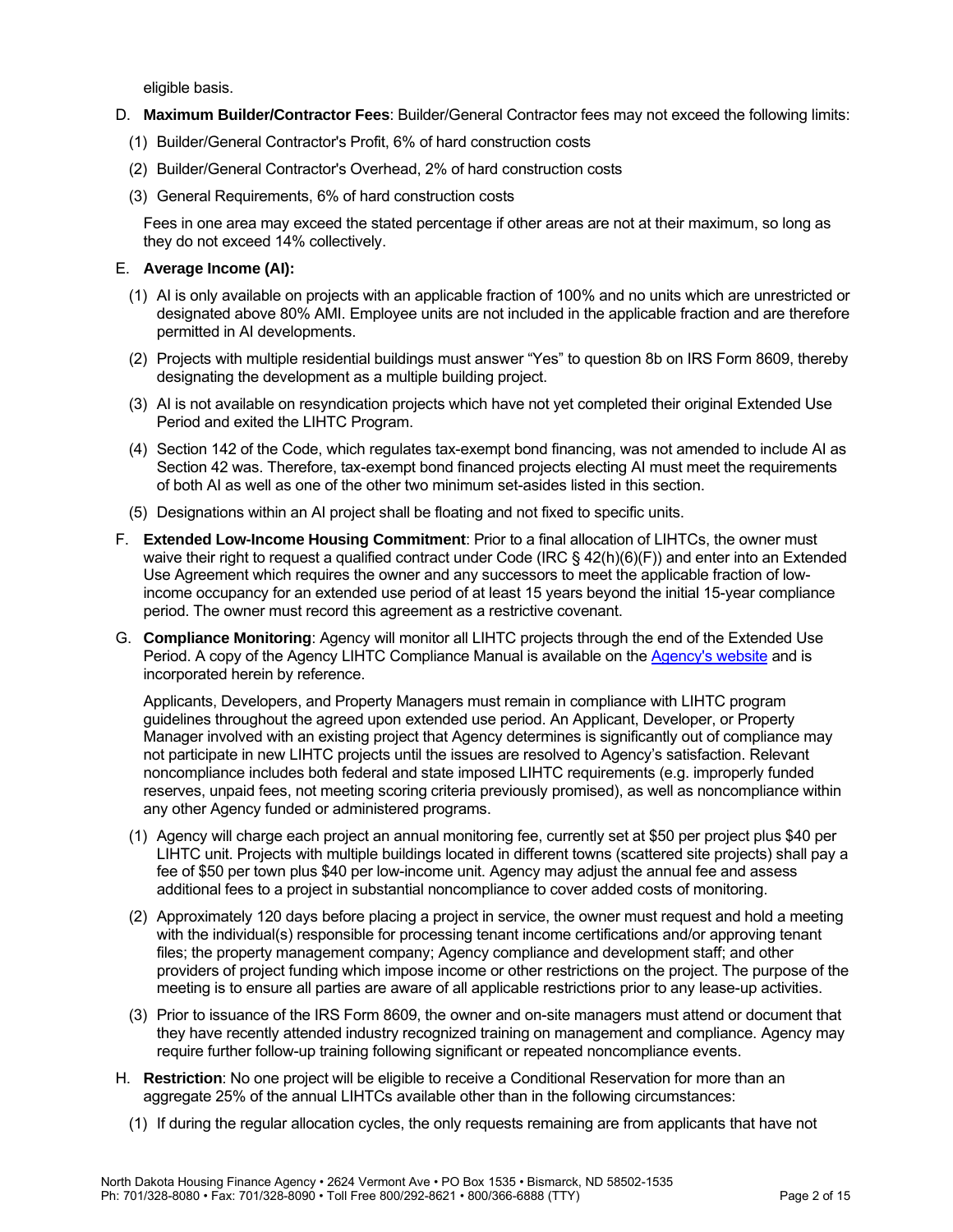reached the 25% limit, or

- (2) If, after the regular cycles, there are recaptured or unallocated LIHTCs, they may be allocated without regard to the 25% limitation, or
- (3) At Agency's discretion to address an emergent need.
- I. **Discrimination**: All housing receiving LIHTCs must be open to all persons regardless of race, color, national origin, religion, creed, sex, disability, or familial status.
- J. **ADA, 504 and Fair Housing Acts**: Properties containing facilities that are available to the general public must meet the Americans with Disabilities Act (ADA) requirements and, if federal assistance is involved, must also comply with Section 504 of the Rehabilitation Act of 1973. The property must also comply with the Fair Housing Amendments Act of 1988.
- K. **VAWA**: All housing receiving LIHTCs must comply with the provisions of the Violence Against Women Reauthorization Act of 2013 (VAWA 2013). Guidance available on the [Agency's website.](https://www.ndhfa.org/)
- L. **Tenant Protections**: The ownership entity and management agent shall:
	- (1) expressly include reasonable accommodations in the application for tenancy; and
	- (2) not ask applicants/residents for medical or other protected information unless and only to the extent legally necessary; and
	- (3) use standard leases with the same rights available to, and responsibilities expected of, all households, including duration of tenancy; and
	- (4) ensure participation in any supportive services is entirely voluntary; and
	- (5) not give a preference based on either disability type, actual or perceived, or being a client of a particular provider.
- M. **Reserve Accounts**: All projects must maintain and regularly fund Replacement Reserve account through the Extended Use Period. The Replacement Reserve requirement for projects primarily designed for;
	- (1) Seniors will be no less than \$350 per unit per year, inflated at 3% annually; or
	- (2) General Occupancy will be no less than \$400 per unit per year, inflated at 3% annually.

This account shall not be used for routine maintenance and upkeep expenses or for operating expenses. Project owners must provide Agency with a record of all activity in the Replacement Reserve account during the prior fiscal year in conjunction with submission of the project's annual compliance monitoring materials. The ownership entity agreement must require that the Replacement Reserves may only be used for the funding of capital expenditures and replacement of building and site components and may not be distributed to owners or partners prior to the end of the Extended Use Period.

All projects also must establish and maintain, until the project has achieved a minimum of five years of stabilized operations, an Operating Reserve equal to a minimum of six months of projected operating expenses plus must-pay debt service payments and annual Replacement Reserve payments. This requirement can be met with an up-front cash reserve; a personal guarantee from the developer/general partner with a surety bond to stand behind the personal guarantee; or partnership documents specifying satisfactory establishment of an Operating Reserve.

Projects which have committed to a Rent Rebate for Homeownership shall maintain and regularly fund a Rent Rebate Reserve.

If applicable, a tax escrow account must be maintained at a federally insured financial institution or the Bank of North Dakota.

Each reserve account identified in this section must be accounted for separately within the project owner's accounting records and held at a federally insured financial institution or the Bank of North Dakota.

- N. **Tax-Exempt Financed Projects**: Project applications with tax-exempt bond financing and 4% LIHTCs are subject to all requirements of this Plan except for the score requirements listed in Section VII of this Plan.
- O. **Identity of Interest**: The Applicant must disclose all relationships, generally based on financial interests or family ties, with others involved in the project. This disclosure is required for all parties which:
	- (1) Have an ownership, development, or financial interest in the project, excluding limited partners with less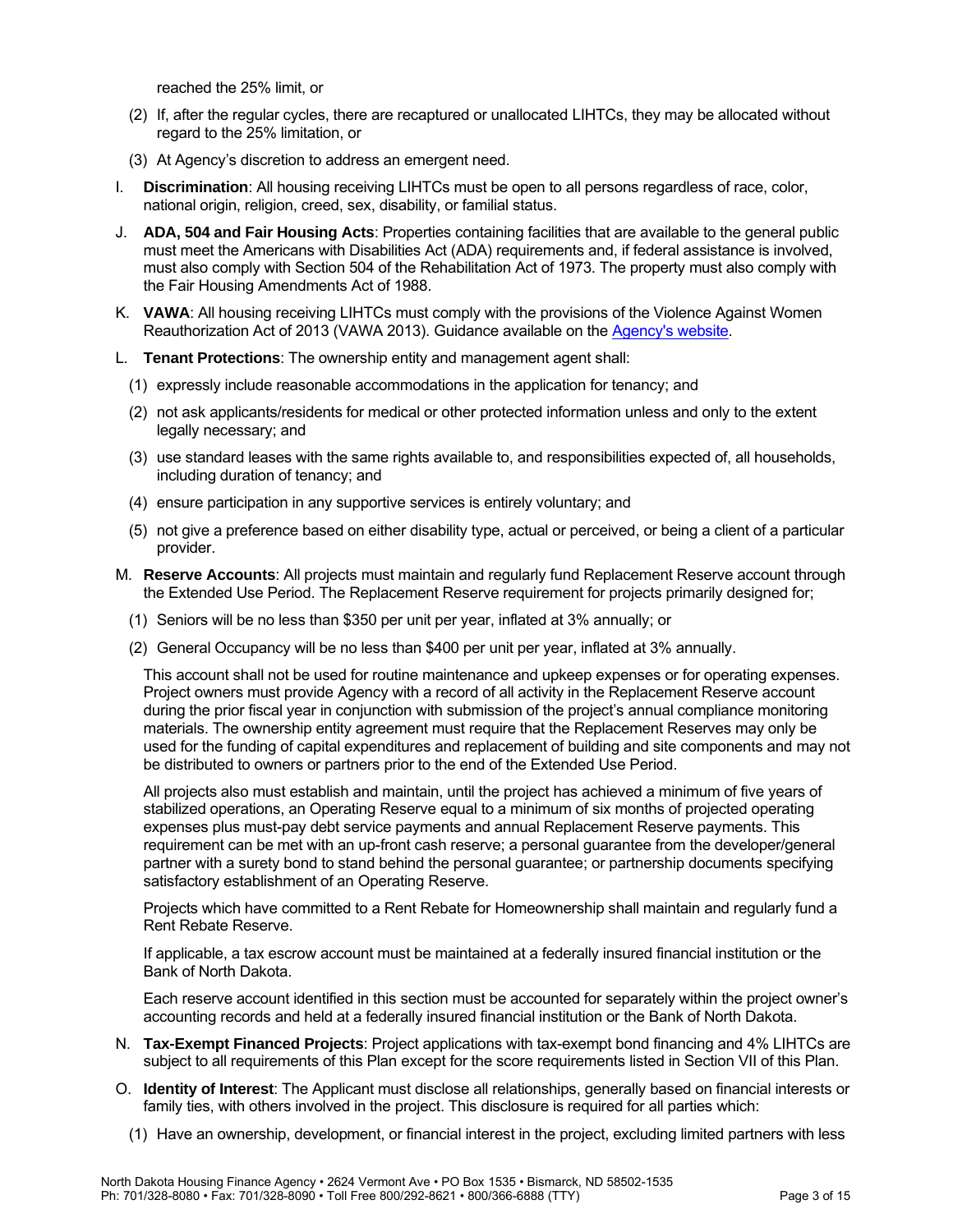than a 15% ownership interest; or

- (2) Have current or future management control of the project; or
- (3) Have any current or contingent financial or management liability for the project, including guarantees, letters of credit, take out agreements or support agreements; or,
- (4) Are involved in the project and have been debarred from any North Dakota program, other state program or any federal program.

This disclosure requires the names and addresses of all parties, including corporate officials, if applicable. Forfeiture of the reserved LIHTCs may result if this information is not adequately disclosed, or if the information changes.

- P. **Disclosure of Interest**: The Applicant must disclose the names and addresses of all parties, including corporate officials, that have a significant role in the project, including but are not limited to the general contractor, all subcontractors whose aggregate contract will exceed 10% of the cost of project (excluding the acquisition of land), accountants, architects, engineers, financial consultants, and any other consultants.
- Q. **Notice to Local Jurisdiction**: If required under federal law, Agency will notify the jurisdiction where the project will be located after application submission. Agency may utilize any responsive comments in its decision-making process.

## **III. TYPES OF DEVELOPMENTS**

- A. **Substantial Rehabilitation**: Minimum average rehabilitation threshold of \$15,000 per restricted unit in hard construction costs.
	- (1) Agency may waive the minimum average rehabilitation threshold requirement if a Capital Needs Assessment supports a lower rehabilitation requirement.
	- (2) Projects involving rehabilitation or adaptive reuse must, upon completion, comply with the Agency Minimum Housing Rehabilitation and Property Standards (Property Standards), which are hereby incorporated into this Plan by reference. Rehabilitation projects, including adaptive reuse, must, at a minimum, cure any and all deficiencies identified in Section XV of the Property Standards upon completion. For projects which include acquisition and/or rehabilitation of occupied housing, any lifethreatening health and safety deficiencies, as defined in the Property Standards, must be corrected immediately.
- B. **Ineligible Projects**: Most residential projects qualify for tax credits. Ineligible projects include transient housing (i.e. housing leased for less than 6 months); projects of 4 units or less which are occupied by the owner or a relative of the owner; nursing homes; life care facilities; and mobile home communities

Assisted Living: Assisted living, or projects serving a similar purpose, are not eligible under this Plan.

Agency may reject an application for detrimental characteristics on or adjacent to the proposed project site unless a satisfactory remediation plan and budget are provided. Unsuitable sites include, but are not limited to, those that:

- (1) Are within ½ mile of airports, industrial properties, pipelines, hazardous waste disposal or storage sites, sewage treatment plants, sanitary landfills, commercial junk or salvage yards, wastewater treatment facilities; or
- (2) Are within 500 feet of frequently used railroad tracks, electrical substation, power transmission lines or towers; or
- (3) Have unsuitable slope, terrain, or physical barriers; or
- (4) Are in a flood hazard area or wetlands.

## **IV. APPLICATION PROCESS**

Applicants must apply using Agency forms. Agency must receive the complete application, including all fees, by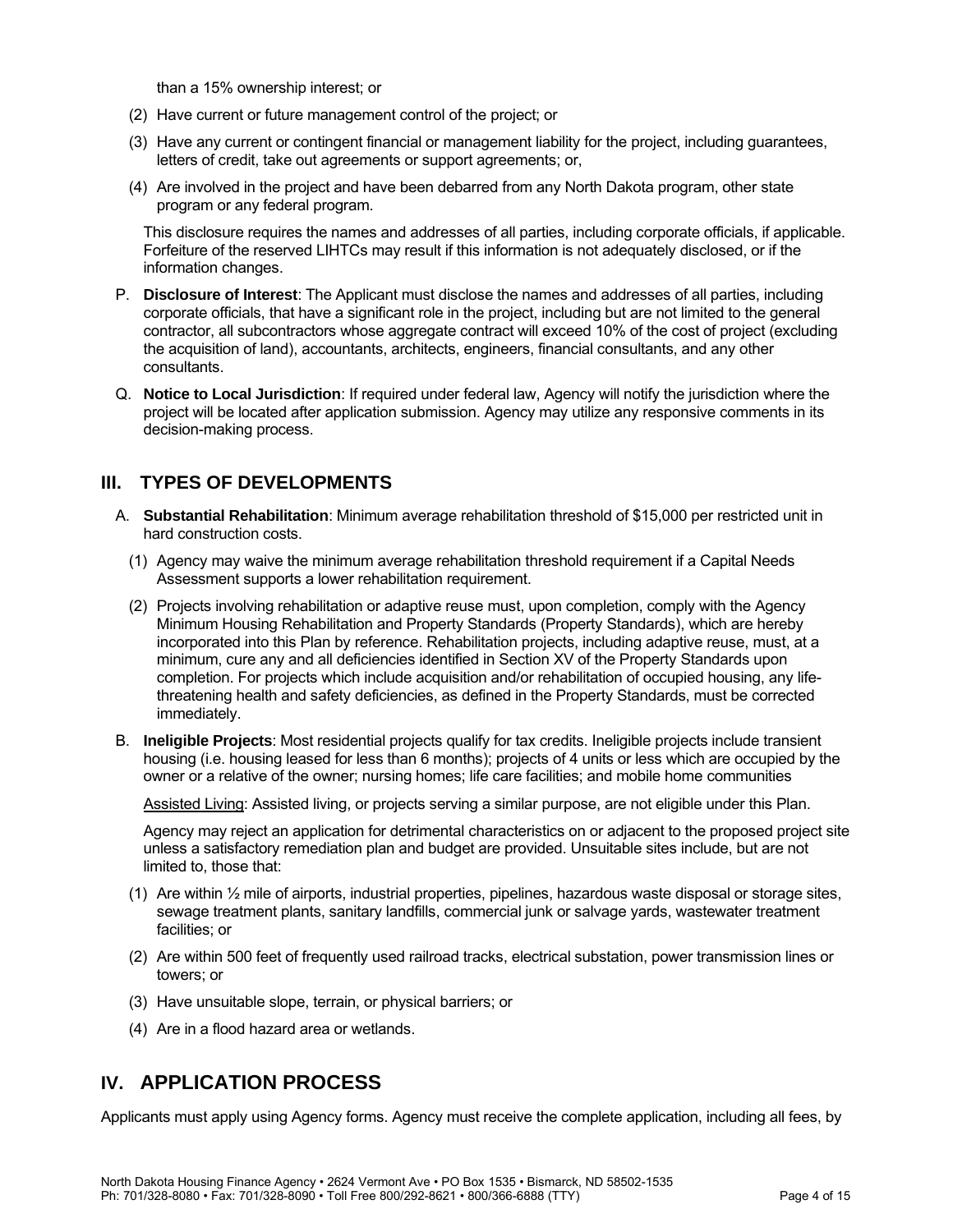5:00 p.m., Central, on the closing date to be eligible.

| Application |                    |                                         |
|-------------|--------------------|-----------------------------------------|
| Cvcle       | Closing Date       | Credits to be Allocated                 |
|             | September 30, 2022 | \$2,875,000 plus any additional amounts |
|             | September 30, 2023 | Balance of available credits            |

If LIHTCs remain unallocated after the second cycle or additional LIHTCs become available, Agency may accept applications on a first-come, first-served basis during an open funding round.

Proposals for an allocation of 4% credits may be submitted to Agency at any time between January 1<sup>st</sup> and August 31st.

## **V. THRESHOLD REQUIREMENTS**

To be eligible for scoring and ranking, the application must be complete and include the following information, unless waived by Agency for good cause:

- A. **Demonstrated Site Control**: Evidence that the Applicant has and will maintain direct site control from the start of the application review process until the land is acquired, including a sketch plan of the site.
- B. **Zoning Availability**: Evidence that acceptable zoning will be granted for the project as proposed.
- C. **Infrastructure and Utility Availability**: Evidence that appropriate infrastructure (i.e. roads, curb, gutter, etc.) and utilities (i.e. water, sewer, electricity, natural gas, & broadband internet) are in place at the time of LIHTC application and have adequate capacity to absorb the proposed project.

If infrastructure is not in place to the proposed site at the time of LIHTC application, a letter from the local jurisdiction must accompany the application indicating that no adequate infill opportunities currently exist in the community.

- D. **Applicant Characteristics**: Agency must be satisfied that those who will own and operate the project are familiar with, and prepared to comply with, the requirements of the LIHTC Program in terms of:
	- (1) Project ownership and development; and
	- (2) Management experience; and
	- (3) Level of knowledge of the LIHTC program demonstrated through preparation of the LIHTC application.

Applicants new to LIHTCs must partner with a developer, sponsor, and or consultant included in a development team which received a LIHTC allocation from a federally approved allocator for a specific project and has placed that project in-service within the prior five years.

An applicant who has not yet placed a LIHTC project in-service in North Dakota will be ineligible to submit a subsequent application for an additional project until the initial development is, at a minimum, under construction and proceeding on schedule.

Applicants who have been convicted of, entered an agreement for immunity from prosecution for or have pleaded guilty, including a plea of nolo contendere, to a crime of dishonesty, moral turpitude, fraud, bribery, payment of illegal gratuities, perjury, false statement, racketeering, blackmail, extortion, falsification, or destruction of records are ineligible. Applicants who have been debarred from any North Dakota program, other state program or any federal program are ineligible. Agency may determine Applicants having an Identity of Interest with any debarred entity are ineligible.

Agency may inquire to other state allocating agencies about the Applicant's or Developer's performance history. Negative performance may result in the application being ineligible.

E. **Financial Projections**: Applications must include a pro forma financial projection in the form of the Agency's Multifamily Application Exhibit A to the application. The rental income should reflect a minimum vacancy rate of 7%.

Agency will assess the reasonableness of development and operating costs in relation to other similar developments.

Agency will underwrite to achieve a target debt service coverage ratio of 1.20 (including the LIHTC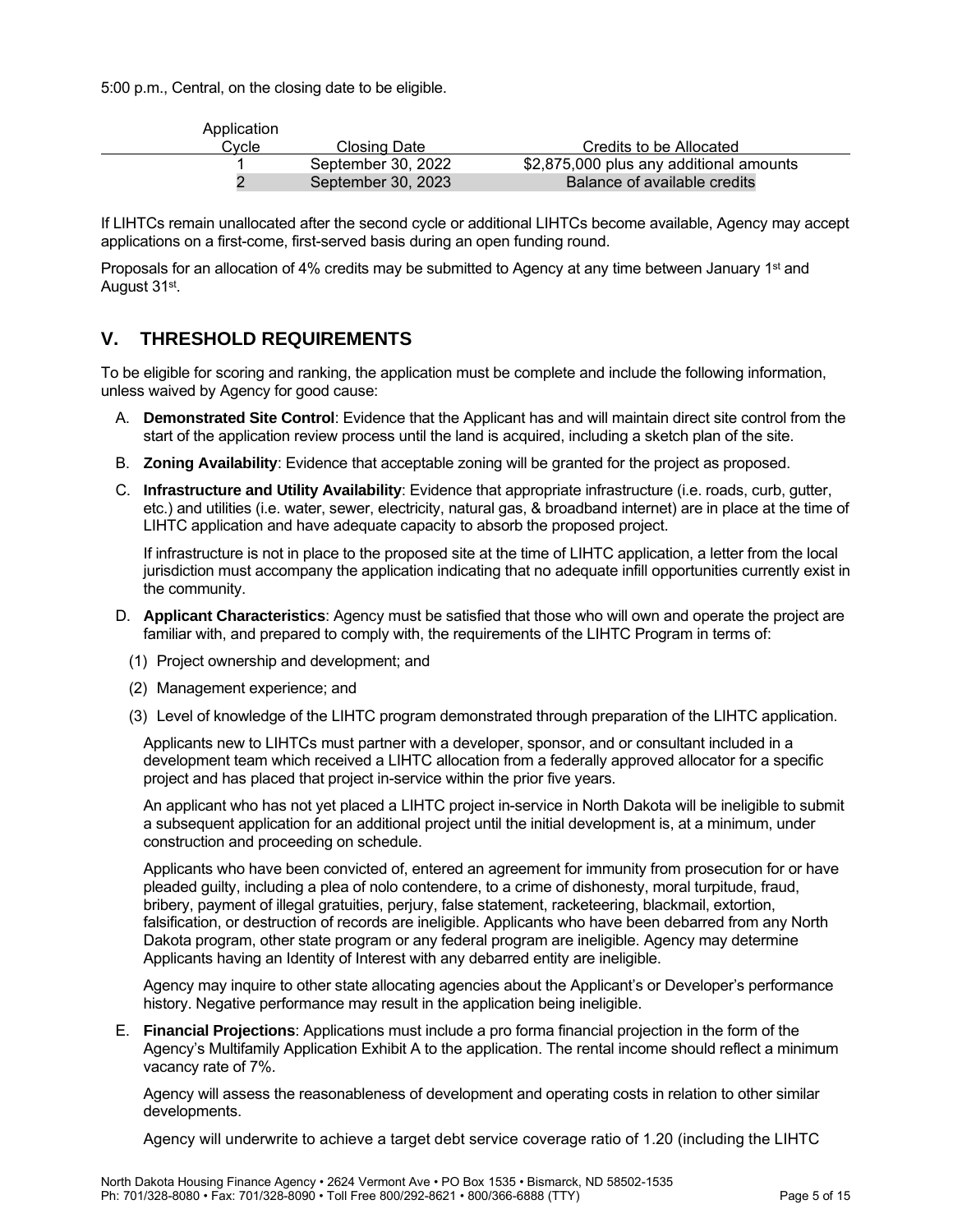allocation) and may reject an application with less than 1.10. Projects without hard debt service should achieve a target operating expense cushion of 10% to 15% (cash flow divided by operating expenses and reserve contributions).

F. **Ownership**: The Applicant must be either the Owner or Developer of the project. Applicants must disclose the intent to sell or transfer the project and, if known, the names and backgrounds of the buyers. Failure to provide this information may result in forfeiture of LIHTCs.

LIHTCs are reserved for the ownership entity identified in the initial application. A sale or transfer of a controlling ownership interest prior to issuance of the final allocation document requires an amended application, Agency approval and payment of a nonrefundable transfer fee of \$2,500, or 3% of the annual credit amount reserved for the project, whichever is greater. The payment of this fee does not obligate Agency to approve the transfer.

- G. **Subsidies**: The application package must include a signed certification as to the full extent of all federal, state, and local subsidies that are expected to apply to the project.
- H. **Compliance with Fair Housing Act**: The application package must include a completed and signed Fair Housing Act Accessibility Checklist.
- I. **Public Housing Waiting List**: The application package must include a signed written commitment from the Applicant to inform the public housing authority (PHA) of vacancies and to give priority to households on PHA waiting lists who apply for occupancy.
- J. **Broadband Infrastructure**: Projects must install broadband infrastructure to all units and community rooms. Broadband infrastructure is defined as cables, fiber optics, wiring, or other permanent and integral infrastructure, including wireless infrastructure, resulting in broadband capability meeting the Federal Communication Commission's (FCC) definition in effect at the time the pre-construction estimates are generated. Currently, the FCC defines broadband speeds as 25 Megabits per second (Mbps) download and 3 Mbps upload.
- K. **Housing Need**: Applications must include a comprehensive market study of the housing needs of lowincome individuals in the area to be served by the project, at the Developer's expense, by a disinterested party who is acceptable to Agency. The Market Study must demonstrate that there is sufficient sustained demand in the market area to support the proposed development, and that the development of any additional affordable units will not have an adverse impact on the existing affordable units in the market area. The Market Study must have been completed within six months of Application and must contain the National Council of Housing Market Analysts' (NCHMA) current model content standards unless Agency authorizes deviation from these standards. Agency may order a new market study at the expense of the Applicant.
- L. **Capital Needs Assessment**: A Capital Needs Assessment (CNA) must be submitted with all application packages involving rehabilitation or adaptive reuse. The CNA must be completed by a competent, independent third party acceptable to Agency, such as a licensed architect or engineer. The assessment shall:
	- (1) include a site visit and a physical inspection of the interior and exterior of all units and structures, as well as an interview with available on-site property management and maintenance personnel to inquire about past repairs and improvements, pending repairs, and existing or chronic physical deficiencies; and
	- (2) consider the presence of environmental hazards such as asbestos, lead paint and mold on the site; and
	- (3) include an opinion as to the proposed budget for recommended improvements and identify critical building systems or components that have reached or exceeded their expected useful lives; and
	- (4) include a projection of recurring probable expenditures for significant systems and components impacting use and tenancy, which are not considered operation or maintenance expenses, to determine the appropriate Replacement Reserve deposits on a per unit per year basis.

The application must reflect addressing any component with less than 50% of the expected useful life remaining. If the remaining useful life is less than the affordability period of 30 years, the application package must provide for a practical way to finance the future replacement. The assessment will also analyze the following:

(5) Site, including topography, drainage, pavement, curbing, sidewalks, parking, landscaping, amenities,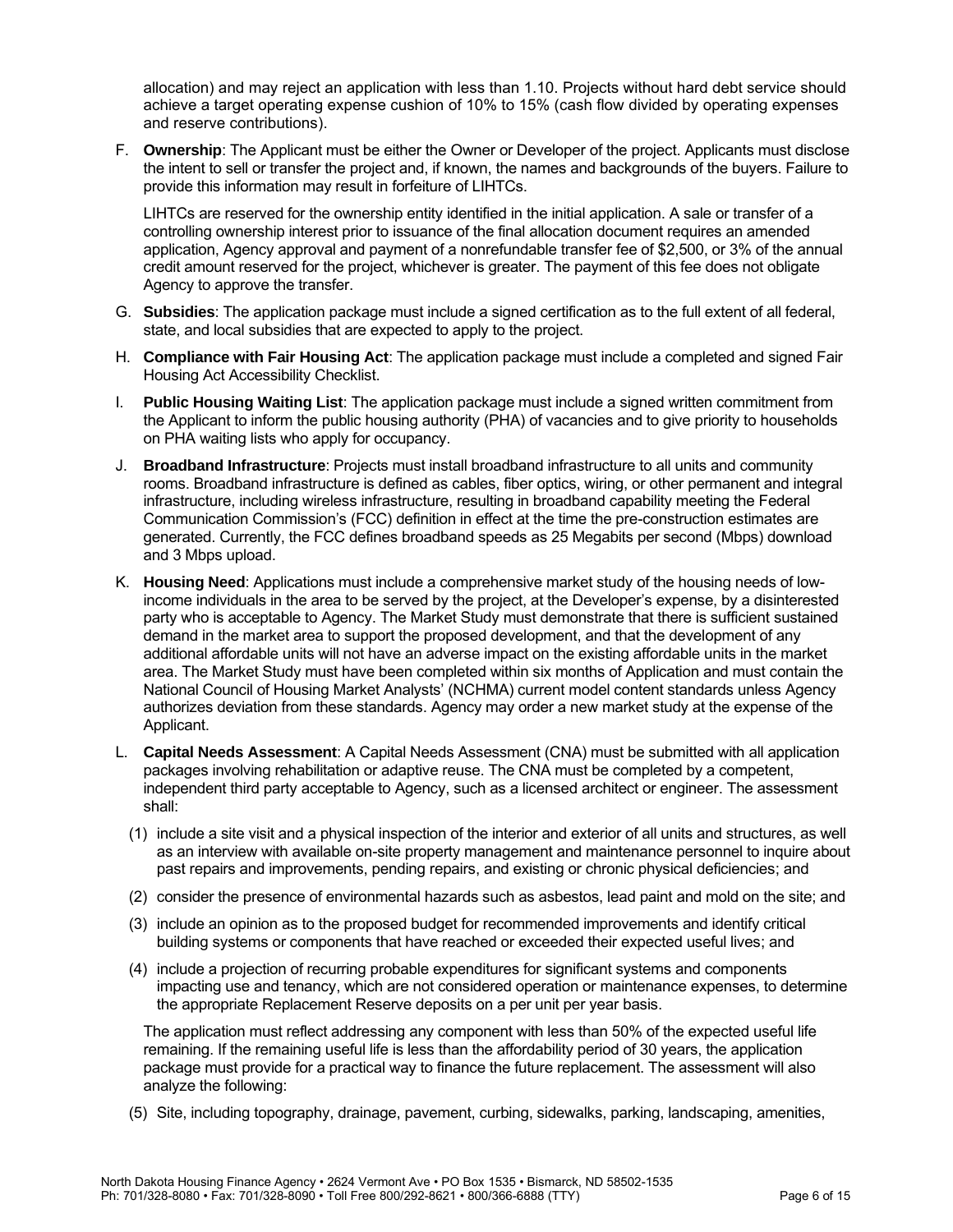water, sewer, storm drainage, and gas and electric utilities and lines; and

- (6) Structural systems, both substructure and superstructure, including exterior walls and balconies, exterior doors and windows, roofing system, and drainage; and
- (7) Interiors, including unit and common area finishes (carpeting, tile, plaster walls, paint condition, etc.), unit kitchen finishes, cabinets and appliances, unit bathroom finishes and fixtures, and common area lobbies and corridors; and
- (8) Mechanical systems, including plumbing and domestic hot water; HVAC, electrical, lighting fixtures, fire protection, and elevators.

Application packages involving the demolition and new construction replacement of existing housing units must demonstrate the benefit of such activity over rehabilitation, including an opinion of cost of rehabilitation to assist Agency to determine the cost savings and/or other benefits.

- M. **Ability**: The Applicant must demonstrate all members of the development team have the ability and financial capacity, in their respective roles, to undertake, comply, maintain, and manage the property. Agency may require the Applicant to provide financial statements. Any misrepresentation or failure to disclose team members or any identity of interest will be grounds for denial or loss of an allocation and may affect future participation in the LIHTC Program.
- N. **Appraisal**: Owners must provide an appraisal of the subject property, completed by a state Certified General Real Property Appraiser prior to equity closing for projects which contain:
	- (1) acquisition costs exceeding 15% of the total project costs; or
	- (2) any source of Project-Based Rental Subsidy.
		- Projects proposing the acquisition of land held, and through the proposed Credit Period and/or Extended Use Period shall remain held, in a Tribal Trust and are proposing a source of Project-Based Rental Subsidy from HUD's Office of Native American Programs (ONAP) shall be exempt from producing an appraisal prior to equity closing so long as all necessary parties concur with the omission of an appraisal for purposes of any Subsidy Layering Analysis.
- O. **USDA Financing**: An application package involving existing USDA debt must include a letter from the regional USDA officer verifying the progress made on an initial transfer request.
- P. **Self-Scoring**: The applicant must provide a self-scoring indicating the number of points being sought in each Scoring Category as well as a brief explanation of the eligibility for those points.

Agency will review application packages completeness prior to scoring. Applications missing any Threshold Requirement(s) after an Application Cycle's Closing Date will have a reasonable time to submit the missing Threshold Requirement(s); however, a 2-point scoring deduction will be assessed for each missing Threshold Requirement.

Applications may be submitted to the Agency during the calendar month prior to an Application Cycle's Closing Date for a one-time pre-review and feedback by the Agency. Applications received by the Agency within the calendar month of an Application Cycle's Closing Date will be considered an Initial Application.

Agency may reject an application if:

- (1) The qualified basis per square foot exceeds 110% of the median qualified basis per square foot, not including basis boost, of selected projects in the previous two years.
	- **•** Maximum qualified basis per square foot: \$186.39 (\$169.44 x 110%)
- (2) Unit size exceeds the square feet of living space (excluding garages and, in multi-level Single-Family Style Structures, interior stairwells) per unit. The Agency may consider basis for special circumstances such as adaptive reuse projects limited by existing architecture of the building.

|           | Multi-Level         |                           |
|-----------|---------------------|---------------------------|
|           | Single-Family Style | <b>Multi-Family Style</b> |
| 1 bedroom | 1,050               | 762                       |
| 2 bedroom | 1.150               | 936                       |
| 3 bedroom | 1.414               | 1,235                     |
| 4 bedroom | 1.586               | 1.360                     |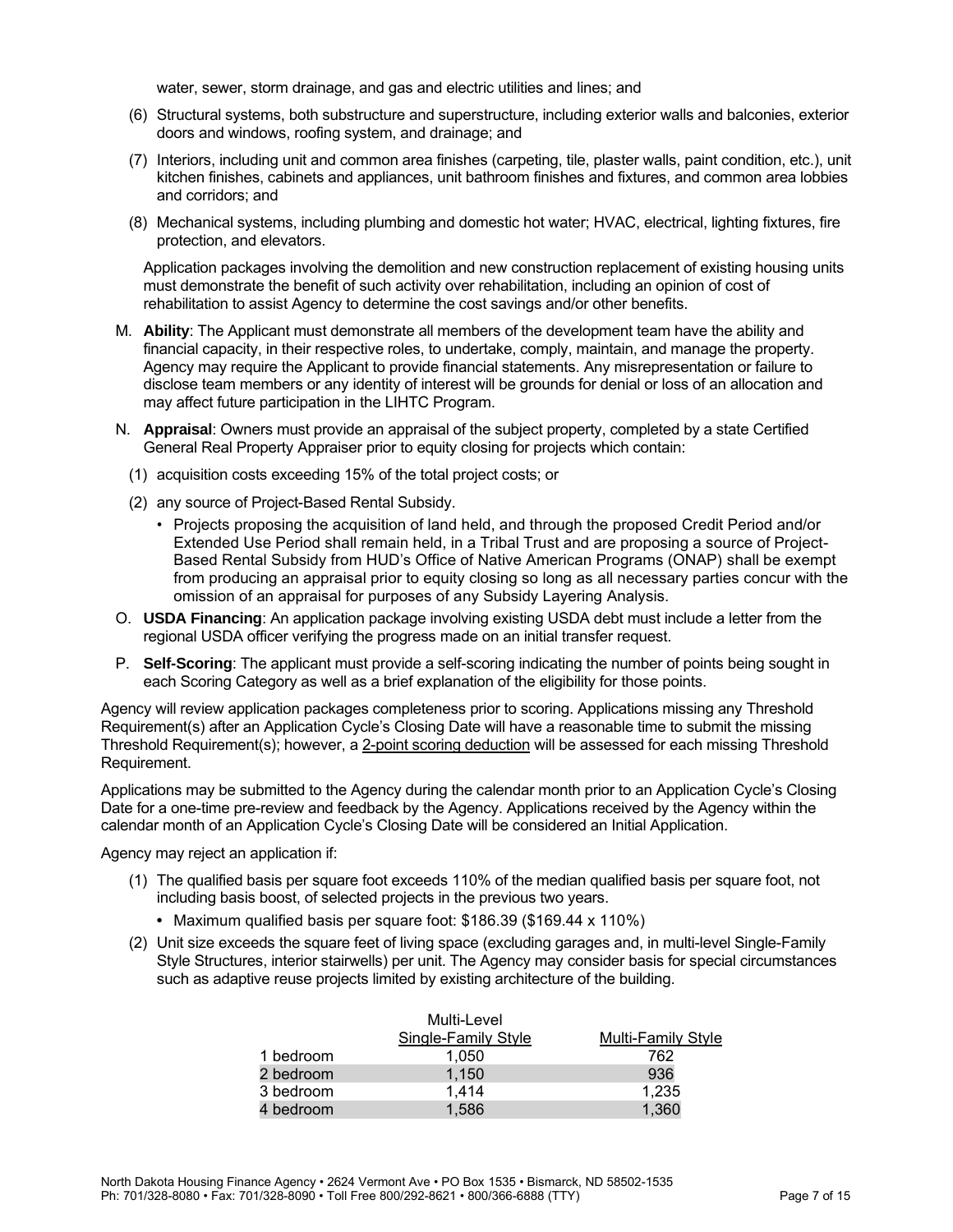## **VI. APPLICATION AND ALLOCATION FEES**

A non-refundable processing fee of \$500 is to accompany an Initial Application. This fee will not count toward the Allocation Fee.

Successful LIHTC applications will be assessed a non-refundable Allocation Fee of 10% of the LIHTC allocation due and payable as follows:

- (1) Installment 1: Reservation: A Reservation Fee of 1% of the LIHTC Allocation shall be paid to the Agency prior to the Reservation of LIHTC(s) for the Project.
- (2) Installment 2: Carryover: Projects not able to have all 8609(s) issued prior to December 15th of the LIHTC(s) allocation year shall pay to the Agency a Carryover Fee of 1% of the LIHTC Allocation prior to the Agency's execution of any Carryover Allocation Agreement.
	- **•** For Projects with tax-exempt bonds, Installment 2 shall be due upon issuance.
- (3) Installment 3: Final Allocation: The balance of the Allocation Fee is due prior to the Agency's issuance of any 8609(s).

## **VII. PROJECT RATINGS**

Applications must receive a minimum of 55 points as determined by Agency to be eligible for further consideration. Based on ranking, projects will be selected for Conditional Commitment. In the case of a tie between two or more projects, the project requiring fewer LIHTCs per unit will be selected first. Representations made by applicants will be binding and will be reviewed during ongoing compliance monitoring.

A. **Serves Lowest Income Groups .......................................................................................Up to 45 points**

Points will be awarded to projects with a minimum percentage of units having gross rents based upon 50% or less of AMI. For purposes of this Scoring Category, gross rent is defined to include the tenant portion plus utility allowance.

| 50% AMI          |               | 40% AMI          |               |                  | 30% or less AMI |  |
|------------------|---------------|------------------|---------------|------------------|-----------------|--|
| % of Total Units | <b>Points</b> | % of Total Units | <b>Points</b> | % of Total Units | Points          |  |
| $20%+$           | 10            | $20%+$           | 15            | $50%+$           | 45              |  |
| 10%<20%          | 5             | 10%<20%          | 10            | 40%<50%          | 40              |  |
| $5\% < 10\%$     | 4             | $5\% < 10\%$     | 5             | 30%<40%          | 20              |  |
| $1\% < 5\%$      |               | $1\% < 5\%$      |               | 20%<30%          | 20              |  |
| $0\%$ < 1%       |               | $0\% < 1\%$      |               | $0\%$ < 10%      |                 |  |

#### **Percent of Median Income on Which Gross Rent is Based**

All fractions of units are rounded up (i.e. 10% of 24 units is 2.4 or 3 units).

#### B. **Redevelopment and Revitalization................................................................................................. 5 points**

A project will receive 5 points if it meets one of the following conditions:

- (1) The project is located on a site considered by Agency to be a previously developed property.
- (2) The project is in a QCT or city revitalization area established by resolution or other legal action by the city, and the development of the project contributes to a concerted community revitalization plan, including a Main Street Initiative plan. For purposes of this Plan, a concerted community revitalization plan is defined as a locally approved revitalization plan targeting specific existing areas or neighborhoods within the community for housing and economic development including the infill new construction or rehabilitation of housing. To qualify, the plan must be officially adopted by the local governing body, identify a specific time period, and apply only to a defined geographic area within the community. Local housing needs surveys, consolidated housing or economic development plans, shortterm work plans, municipal zoning, or land use plans, or plans which are so broad as to encompass the entire community or so narrow as to encompass only the project's subject property do not qualify under this definition.
- (3) The project is entirely located within an Opportunity Zone, as defined in Code Section 1400Z-1.

Adaptive reuse projects are eligible for points under this Scoring Category. Rehabilitation of existing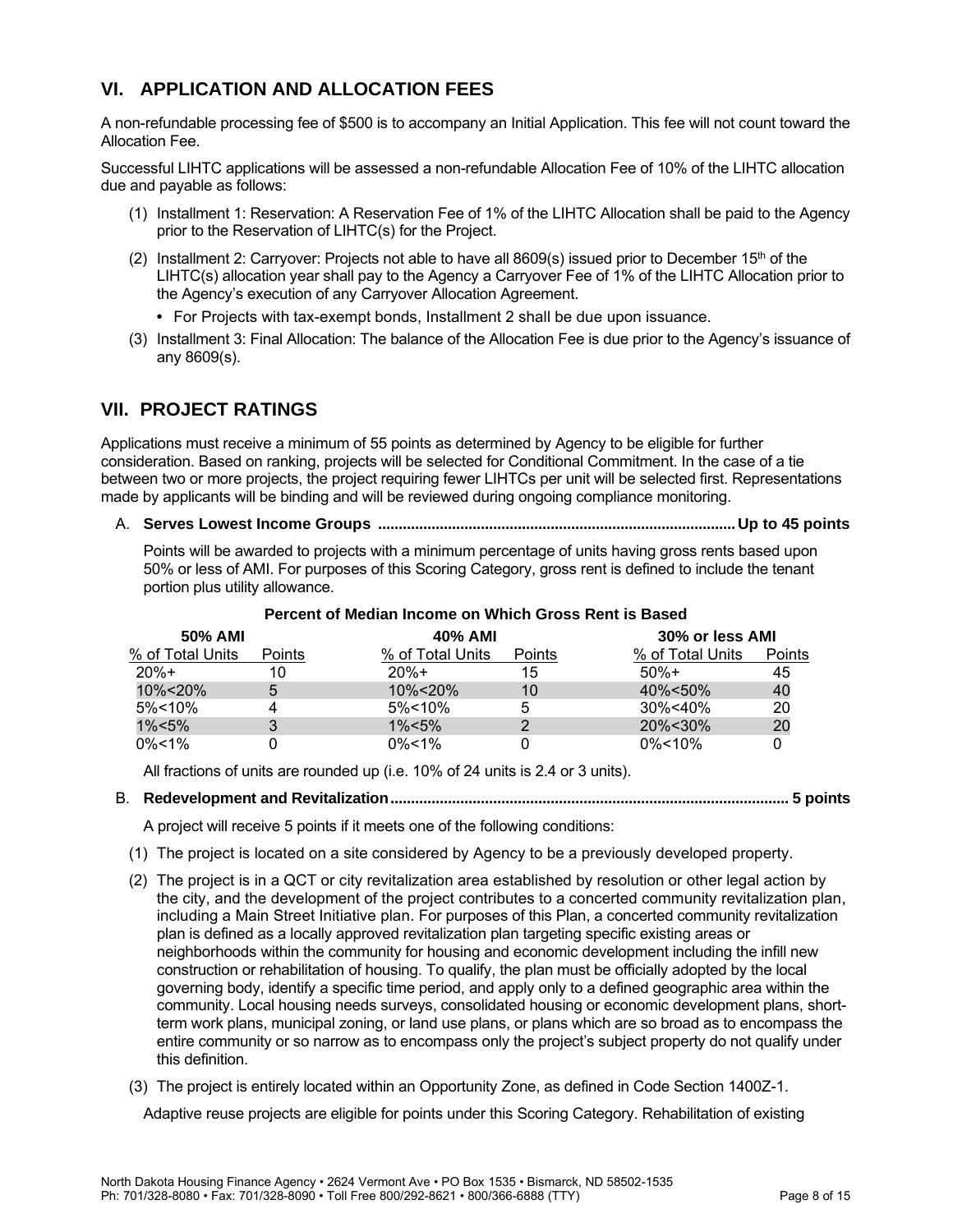habitable and occupied housing is not.

C. **Historic Properties............................................................................................................................ 4 points**

Properties that are on the National Register of Historic Places and receiving Historic Rehabilitation Tax Credits, will receive 4 points.

D. **Tenant Support Coordinator ...............................................................................................Up to 10 points**

Projects which are committed to supporting tenants with special needs affecting their long-term housing stability and which create an environment that encourages and provides service coordination may receive up to 10 points.

<span id="page-9-0"></span>(1) Tenant Support Coordinator..............................................................................................................5 points

Owner will provide, either through direct employment or by contract with an experienced third party, a dedicated Tenant Support Coordinator (TSC) for at least one hour per project unit per month. The TSC would be required to develop and maintain working relationships with tenants in the project. The TSC's role is to increase the ability of all tenants to maintain stability and uphold lease obligations through the following: facilitating provision of supportive services by connecting tenants with appropriate providers, identifying needs for assistance, and educating tenants on available resources.

(2) Tenant Support Coordinator and Medicaid-Approved Service Provider..........................................5 points

Owner will provide the TSC provisions in paragraph [VII.D\(1\)](#page-9-0) herein and also enter into a formal letter of intent with one or more qualified service agencies with demonstrated experience providing housing stability services consistent with the needs of the project's residents. The service provider(s) must document their ability to process for Medicaid reimbursement and provide their Medicaid biller number issued by the State of North Dakota. The letter of intent must be detailed regarding the suite of supports and services to be made available to tenants who need and want them.

Projects receiving points under this Scoring Category must include tenant support coordination capable of the following, at a minimum:

- Support the person to understand and maintain income and benefits to retain housing by providing the following: and
	- Household budgeting and financial management; and
	- Assistance in applying for benefits related to housing affordability; and
	- Assistance with establishment of payee/guardian services as needed; and
	- Assistance with the income recertification process; and
	- Wealth and asset building initiatives.
- Support the building of natural housing supports and resources in the community; and
- Encouragement of community activity; and
- Facilitation of meetings with a tenant support team; and
- Identify and prevent behaviors that may jeopardize continued housing; and
- Coordination with parole and probation requirements; and
- Collaboration with law enforcement (i.e. the creation of safety plans); and
- Training on lease compliance, household management and best practices of successful tenants; and
- Promote health and wellbeing that enable tenants to retain housing by providing the following:
	- Connecting tenants with health providers; and
	- Assistance in securing and increasing employment; and
	- Assistance in securing childcare; and

Identifying educational opportunities in areas such as nutrition, education, and physical wellness; and

Parenting supports; and

Life coaching via peer support specialists; and

Facilitating connections to Home and Community-Based Care services.

A tenant selection plan must be provided as part of the initial application. The tenant selection plan must describe in detail how individuals and/or families with special needs will be identified, affirmatively marketed to, and assisted in renting units at the project.

Projects which received 10 points under this Scoring Category will be required to submit, prior to equity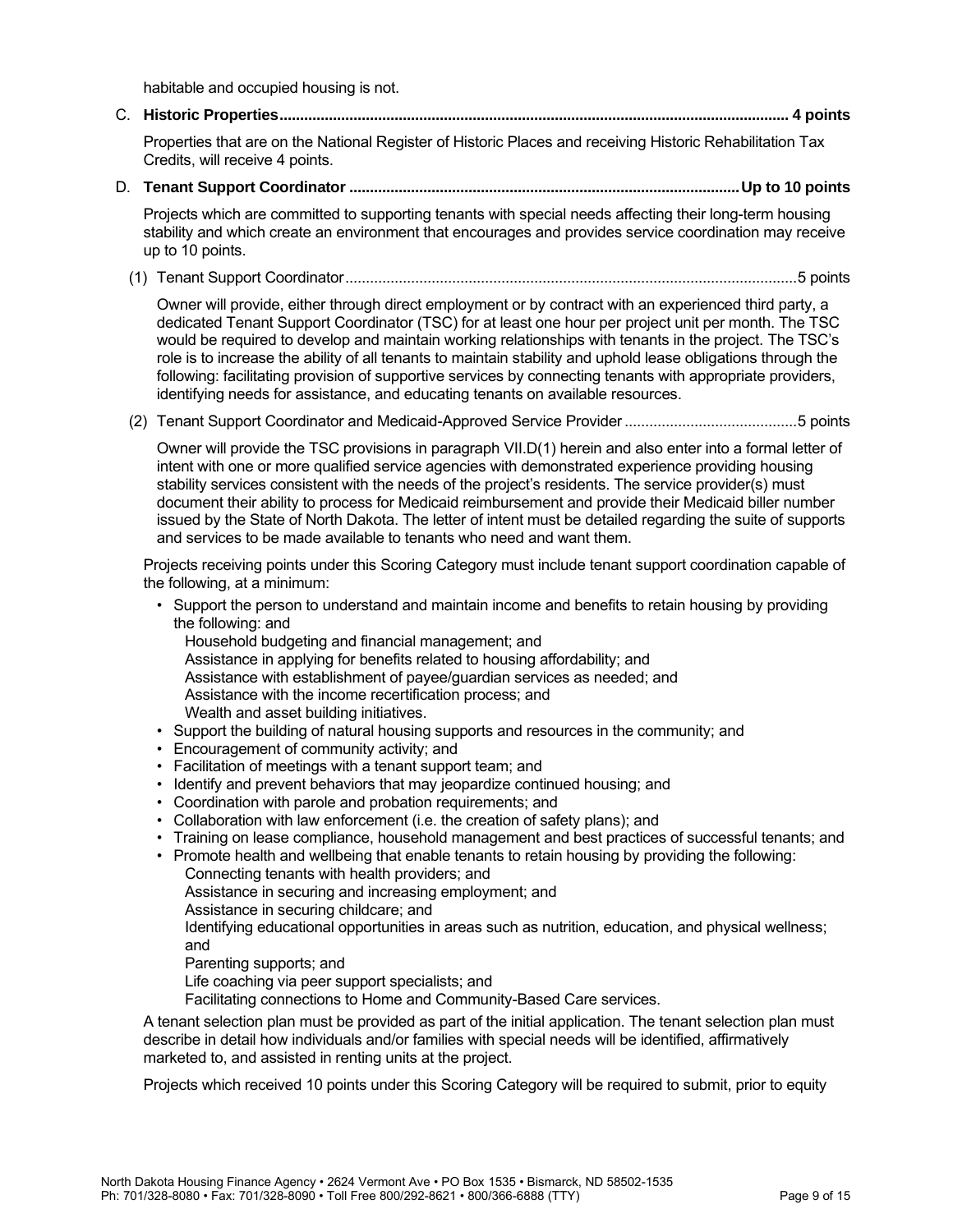closing, a formal executed agreement with each provider identified in the letter(s) of intent.

Compliance monitoring activities will include:

- Confirmation of hiring or contracting with a TSC; and
- Confirmation of the provision of the services pledged at the time of LIHTC application, if applicable; and
- Review of marketing efforts targeted at special needs populations.

For purposes of this Scoring Category, tenants with special needs include individuals or families who:

- Suffer from serious or persistent mental illness; or
- Suffer from substance use disorders; or
- Have disabilities, including intellectual, physical, or developmental; or
- Are experiencing long-term homelessness, or are at significant risk of long-term homelessness;
- Are justice involved; or
- Are frail elderly, defined as those 62 years of age or older, who are unable to perform one or more "activities of daily living" without help. Activities of daily living comprise walking, eating, bathing, grooming, dressing, transferring, and home management activities. Assisted living, or projects serving a similar purpose, are not eligible under this Plan.

## E. **Design Standards .......................................................................................................... Up to 10 points**

(1) Elevator in each residential building................................................................................................10 points

- (2) No more than four units per outside main entrance..........................................................................3 points
- (3) A separate outside main entrance for each unit. ............................................................................10 points

Project's may score points under only one Design Standard. Projects with multiple buildings must include any anticipated Design Standard, in which the applicant is seeking points, in all buildings.

#### F. **Universal Design ..................................................................................................................Up to 12 points**

Projects which meet the minimum universal design features below are eligible for points in this Scoring Category based on a percentage of units. A maximum of 25% of the units may incorporate the universal design features.

- (3) Greater than or equal to 20.00% but less than 25.00% of the units.................................................9 points
- (4) One point for each universal design unit which is two-bedroom or larger..............................Up to 3 points

Universal design units and all common areas must be wheelchair accessible and contain design features which may exceed the ADA standards, but which allow a project to be usable for the greatest possible percentage of the population. For purposes of this Scoring Category, the required minimum universal design features include, to the extent allowed by local building code:

- Roll-in or walk-in shower in at least one bathroom in the unit; and
- Any additional bathrooms containing a bathtub should include a transfer seat, grab bars, and a floor drain to handle water splashed onto the floor during transfer; and
- Front loading washing machines and dryers with accessible controls; and
- Dishwasher; and
- Lever handles on all doors and fixtures; and
- Security doors with automatic openers; and
- Accessible garbage dumpsters; and
- Covered outside entries with adequate lighting; and
- Kick plates on apartment doors to prevent damage from wheelchairs; and
- Apartment doors which are wieldy for persons using a wheelchair or a walker; and
- Hard surface flooring with maximum threshold heights of 1/2" beveled or 1/4" square-edged; and
- Appliances with front controls; and
- Controls for the garbage disposal, range hood light, and exhaust fan located on the front of the lower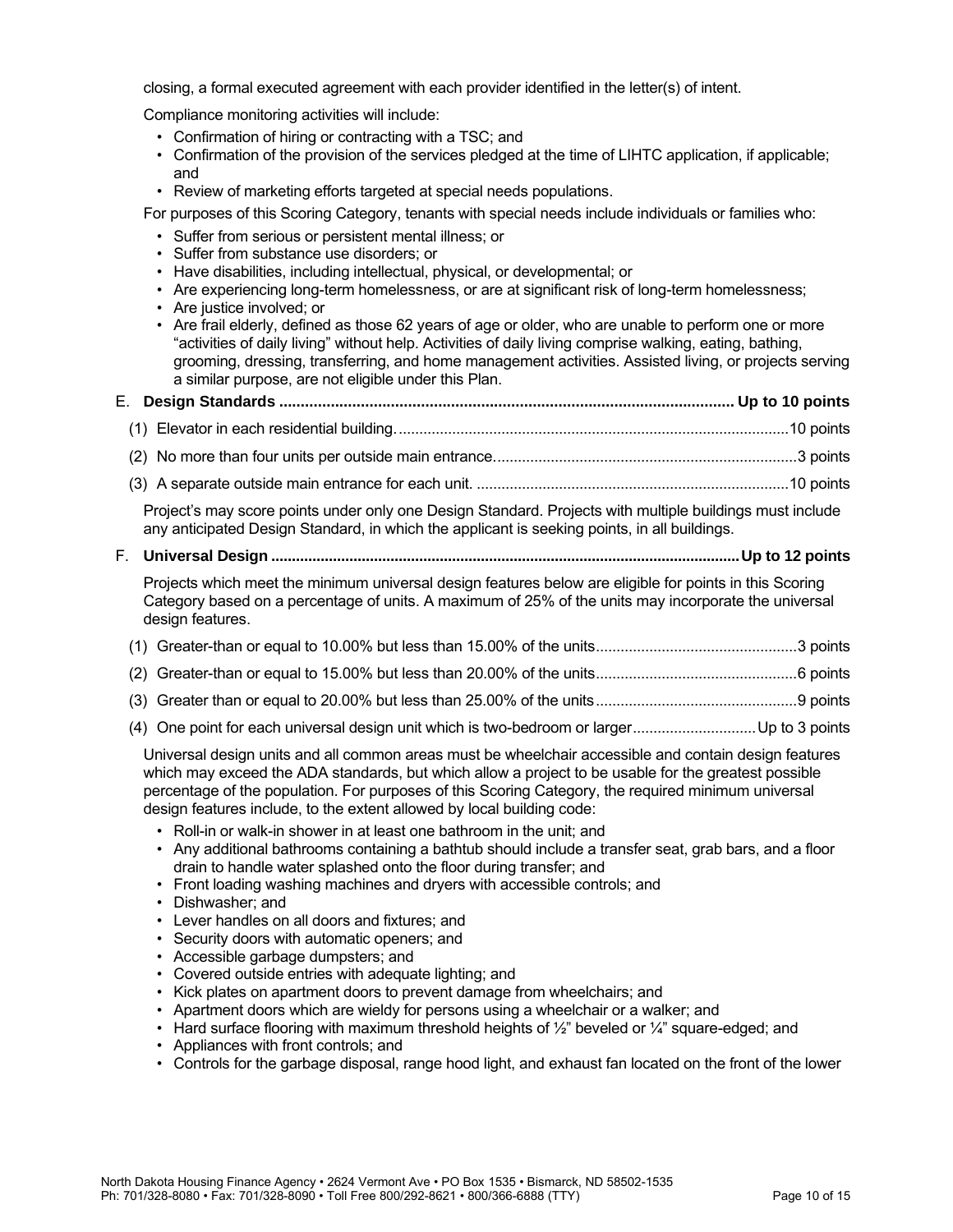cabinets; and

- Lower-mounted upper cabinets with handles within reach of a person in a wheelchair; and
- Roll-under bathroom and kitchen sinks; and
- Lower-mounted mirrors/medicine cabinets; and
- Audio/visual alert doorbells; and
- Braille characters included to the left on all interior common area signage.

The project architect must certify the accessible units and common areas meet or exceed Federal Fair Housing Accessibility Guidelines and include the universal design elements listed above.

G. **Green Communities................................................................................................................Up to 7 points**

To be eligible to earn any points in this Scoring Category, applicants must submit a written development plan outlining the integrated design approach that demonstrates involvement of the entire development team. The plan should provide a statement of the overall green development goals, the expected outcomes from addressing those goals, and the rationale for choosing each of the green features. Green Communities criteria are listed and must be certified via the Multifamily Application Exhibit E.

Applications involving rehabilitation:

<span id="page-11-0"></span>

|     | (3) LEED, Green Communities or ICC 700 National Green Building Standard Certification 7 points                                                                                                                                                                                                                                                                                                                                                                                                                                                                                                                                                       |  |
|-----|------------------------------------------------------------------------------------------------------------------------------------------------------------------------------------------------------------------------------------------------------------------------------------------------------------------------------------------------------------------------------------------------------------------------------------------------------------------------------------------------------------------------------------------------------------------------------------------------------------------------------------------------------|--|
|     | Application NOT involving rehabilitation:                                                                                                                                                                                                                                                                                                                                                                                                                                                                                                                                                                                                            |  |
|     |                                                                                                                                                                                                                                                                                                                                                                                                                                                                                                                                                                                                                                                      |  |
| (5) |                                                                                                                                                                                                                                                                                                                                                                                                                                                                                                                                                                                                                                                      |  |
|     |                                                                                                                                                                                                                                                                                                                                                                                                                                                                                                                                                                                                                                                      |  |
|     | (7) LEED, Green Communities or ICC 700 National Green Building Standard Certification 7 points                                                                                                                                                                                                                                                                                                                                                                                                                                                                                                                                                       |  |
|     |                                                                                                                                                                                                                                                                                                                                                                                                                                                                                                                                                                                                                                                      |  |
|     | Commitment to set aside at least 5% of the tenant paid rent for homeownership. The owner shall enter<br>into a binding contract with all tenants of LIHTC units, at the tenant's initial occupancy, agreeing to a<br>rebate of rent should the tenant household move directly into homeownership upon the tenant's vacancy<br>from the Project. The accrual of rent to be rebated must be for the tenant's entire term of occupancy within<br>a project. Any vesting period can be no longer than three years of continuous occupancy. Applications<br>seeking points in Scoring Category K are not eligible for points under this Scoring Category. |  |
| I.  |                                                                                                                                                                                                                                                                                                                                                                                                                                                                                                                                                                                                                                                      |  |
|     | To be eligible to earn any points in this Scoring Category, all residential buildings in the Project must be<br>individually surveyed, platted, and have separate physical addresses. Applications must include:                                                                                                                                                                                                                                                                                                                                                                                                                                     |  |
|     | (1) a feasible plan that sets forth the process for transferring the property in whole; and                                                                                                                                                                                                                                                                                                                                                                                                                                                                                                                                                          |  |
|     | (2) the future purchase price; and                                                                                                                                                                                                                                                                                                                                                                                                                                                                                                                                                                                                                   |  |
|     | (3) homebuyer counseling efforts; and                                                                                                                                                                                                                                                                                                                                                                                                                                                                                                                                                                                                                |  |
|     | (4) any other information requested by Agency.                                                                                                                                                                                                                                                                                                                                                                                                                                                                                                                                                                                                       |  |
| J.  |                                                                                                                                                                                                                                                                                                                                                                                                                                                                                                                                                                                                                                                      |  |
|     | At least 20% of the low-income units are three-bedroom or larger. Applications seeking points under<br>Scoring Category K are not eligible for points under this Scoring Category.                                                                                                                                                                                                                                                                                                                                                                                                                                                                   |  |
| K.  |                                                                                                                                                                                                                                                                                                                                                                                                                                                                                                                                                                                                                                                      |  |
|     | Designed for and marketed to households consisting of individuals 55 years of age and over and include a<br>community room with kitchen facilities for the use of the tenants at no charge. The marketing plan must be<br>consistent with Fair Housing requirements for 55 and over housing.                                                                                                                                                                                                                                                                                                                                                         |  |
|     |                                                                                                                                                                                                                                                                                                                                                                                                                                                                                                                                                                                                                                                      |  |
|     | (1) State or federally assisted non-LIHTC project, including those with expiring Project-Based Rental                                                                                                                                                                                                                                                                                                                                                                                                                                                                                                                                                |  |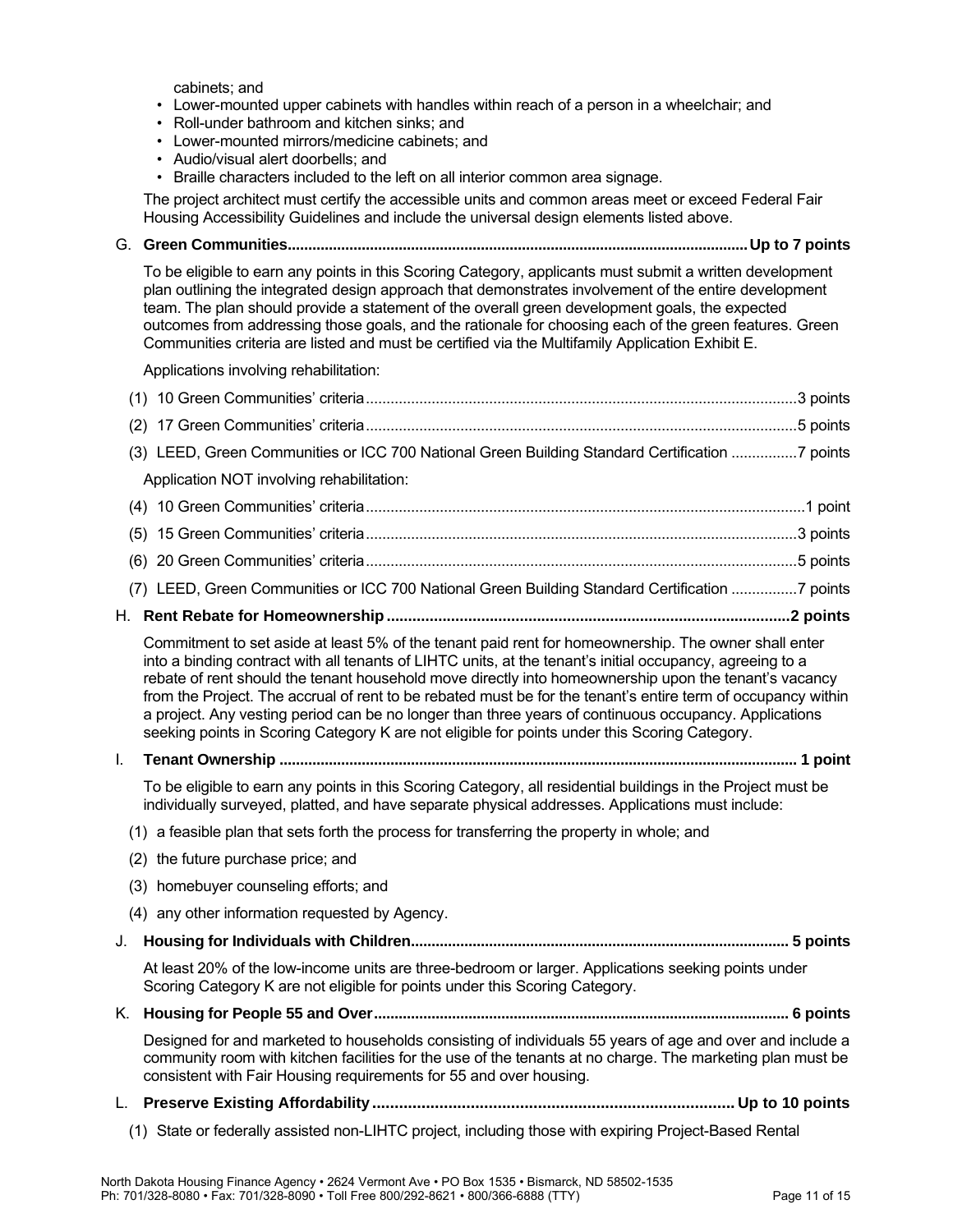Assistance contract(s) for 50% or more of the units (within the next 36 months), which are at-risk of being lost from the state's affordable housing inventory. Projects at risk of losing federal financial assistance because of default on their federal contract..................................................................10 points

- (2) Existing LIHTC project entering its Extended Use Period within twelve months which did NOT waive its ability to opt out of the Extended Use Period.................................................................................10 points.
- (3) Existing LIHTC project entering in its Extended Use Period within twelve months which DID waive its their ability to opt out of the Extended Use Period............................................................................5 points
- (4) Project has secured, at least conditionally, a transfer of Project-Based Rental Assistance under Section 8(bb) of the United States Housing Act of 1937 (42 U.S.C. 1437f(bb)).........................................10 points.

Applications must provide a copy of all relevant documents as applicable including, but not limited to:

- HAP Contract; and
- Regulatory Agreement; and
- Filing documents of intent to opt out; and
- Loan documents that describe the ability to pre-pay the financing including required approvals and/or penalties; and
- Copy of most recent REAC, MOR, or RD inspection report or other evidence of physical deterioration that would threaten the HAP contract; and
- At least three market comparables for each bedroom size to indicate what market rents might be achievable at the project without the federal assistance restrictions; and
- Narrative describing the dissolution of current ownership/management entity; and
- Proof of 8(bb) transfer to the proposed project.

#### M. **Committed Leverage ..............................................................................................................Up to 4 points**

An applicant who provides signed, firm commitments for contributions or incentives from local government, private parties and/or philanthropic, religious, or charitable organizations which are NOT in the form of an interest-bearing loan and excluding commitment from entities with an identity of interest or those with a significant role in the project.

|  |  | (1) at least 1% but less than or equal to 5% of the total development costs, will receive 2 points |  |
|--|--|----------------------------------------------------------------------------------------------------|--|
|  |  |                                                                                                    |  |

- (2) at more than 5% but less than or equal to 10% will receive .............................................................3 points
- (3) greater than 10.00%..........................................................................................................................4 points
- (4) Applications proposing twin-financed 9% LIHTCs and 4% tax-exempt financing............................2 points

#### N. **Geographic Location**

No more than two projects will be approved in any one city during an application round. Projects approved under a prior year which are receiving an additional allocation of LIHTCs in the current year will not trigger this limitation in the current year.

## **VIII. SET-ASIDES AND TARGETED AREAS**

Agency has established the following set-asides and targets:

A. **Non-Profit Participation:** Ten percent of the state's LIHTC allocation will be set aside for projects involving non-profit organizations. To qualify for this set-aside, the Applicant must be a qualified non-profit organization (501(c)(3) or 501(c)(4) status) which has as an exempt purpose of fostering low-income housing; owns an interest in the project (directly or through a partnership); and materially participates on a regular, continuous, and substantial basis in the development and operation of the project throughout the compliance and extended use periods. Ownership interest is defined as a minimum 50% general partner position in a limited partnership.

The initial application must include:

- (1) Explanation illustrating that the non-profit has been actively involved within the community as a nonprofit organization; and
- (2) Explanation outlining the rights and responsibilities of the non-profit organization including the right of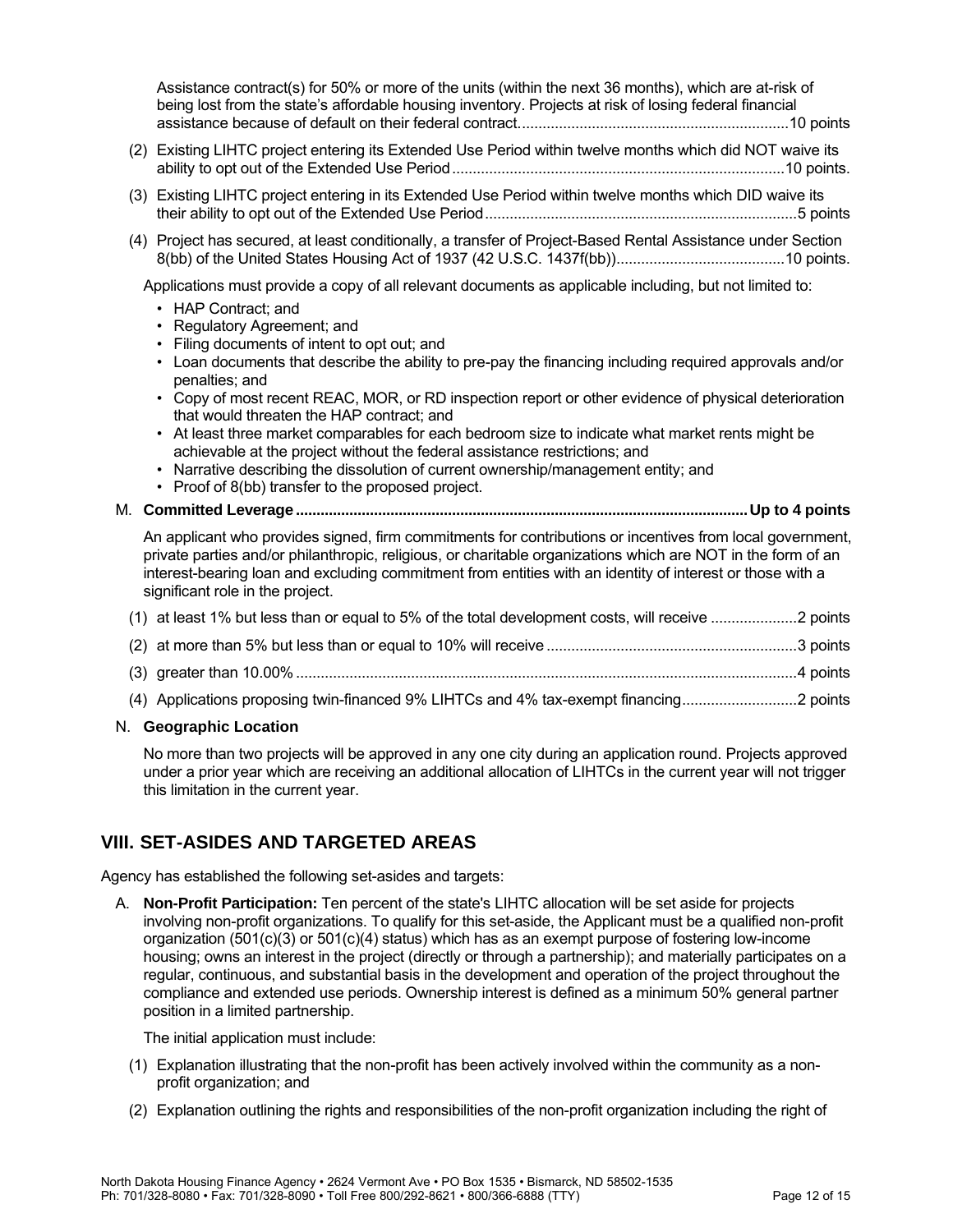the non-profit to purchase the project in the future; and

(3) Information to show that the non-profit organization is not affiliated with, or controlled by, a for-profit individual or organization.

The highest-ranking non-profit application will be considered a part of the non-profit set-aside. Other nonprofit applications more than the set-aside must compete with eligible "for-profit" applications.

- B. **Native American Set-Aside:** Agency shall award the highest-scoring qualified application in the first application round located within North Dakota Indian Reservations or on Tribal land (either held in trust or fee-simple), subject to the limits identified in Section [II.H](#page-2-0) herein.
- C. **New Development/Preservation Parity**: For purposes of this section there are two construction types:
	- (1) New Development is the new construction creation of new housing units (including adaptive reuse).
	- (2) Preservation is the substantial rehabilitation or same-site replacement of existing occupied housing.

Applicants may contact Agency with any uncertainty as to a proposed project's construction type.

Following the selection of a new development project under the non-profit and Native American set-asides, the highest-scoring qualified preservation project will be eligible for a conditional commitment of LIHTCs. If instead a preservation project is selected under the non-profit set-aside, all remaining unselected project applications will, following the selection of a project under the Native American set-aside, compete for the remaining available LIHTCs.

## **IX. CREDIT AWARD PROCESS**

Agency will review applications and make awards. Thereafter, the following definitions shall apply:

**Conditional Commitment**: Agency commitment to reserve LIHTCs for the Applicant conditioned upon the Agency's receipt of required items and documentation within an allotted timeframe.

**Reservation**: Agency commitment that LIHTCs have been reserved for the Applicant.

**Carryover Allocation**: Agency's allocation of LIHTCs to the Applicant. Agency shall file an IRS Form 8610.

**Final Allocation**: Agency's final verification of Applicant's compliance to the Plan's requirements, completion of the development of the Project, and all building(s) have been Place-in-Service. Agency shall file an IRS Form 8609.

A. **Conditional Commitment**: Agency will determine the amount of LIHTCs to be conditionally committed, may not equal the amount requested in the application, and issue a Conditional Commitment which shall expire on a date identified within the Conditional Commitment and shall not be less than 60 days.

Agency will underwrite applications to determine compliance with federal requirements and the policies in this Plan within 30 days of an Application Cycle's Closing Date.

*4% Tax Credit Applications with Tax-Exempt Bond Financing*

Upon satisfactory review of the application, Agency will issue a letter in accordance with Internal Revenue Code Section 42(m)(2)(D) stating the preliminary amount of 4% LIHTCs Conditionally Committed to the project.

B. **Reservation**: Upon receipt of the items identified in the Conditional Commitment for Agency to issue a Reservation (Reservation Package), Agency may issue a Reservation of LIHTCs. Applications containing material changes may be ineligible.

Agency shall receive a fully completed Reservation Package prior to the expiration of the Conditional Commitment. A 10-day late submission window is available for Applicants to submit any missing items, however a late fee of \$200 per calendar day, up to a maximum of \$2,000, will be assessed and must be received by the Agency prior to the Reservation of the Applicant's credits by the Agency. If all required items are not received prior to the expiration of the 10-day late submission window, the Conditional Commitment will be allowed to expire, and all credits shall return to the Agency.

Late fees will not be allowed as an eligible cost in basis and are in-addition to the Allocation Fee.

C. Project Progress Reports: Owners must submit quarterly progress reports describing the Applicant's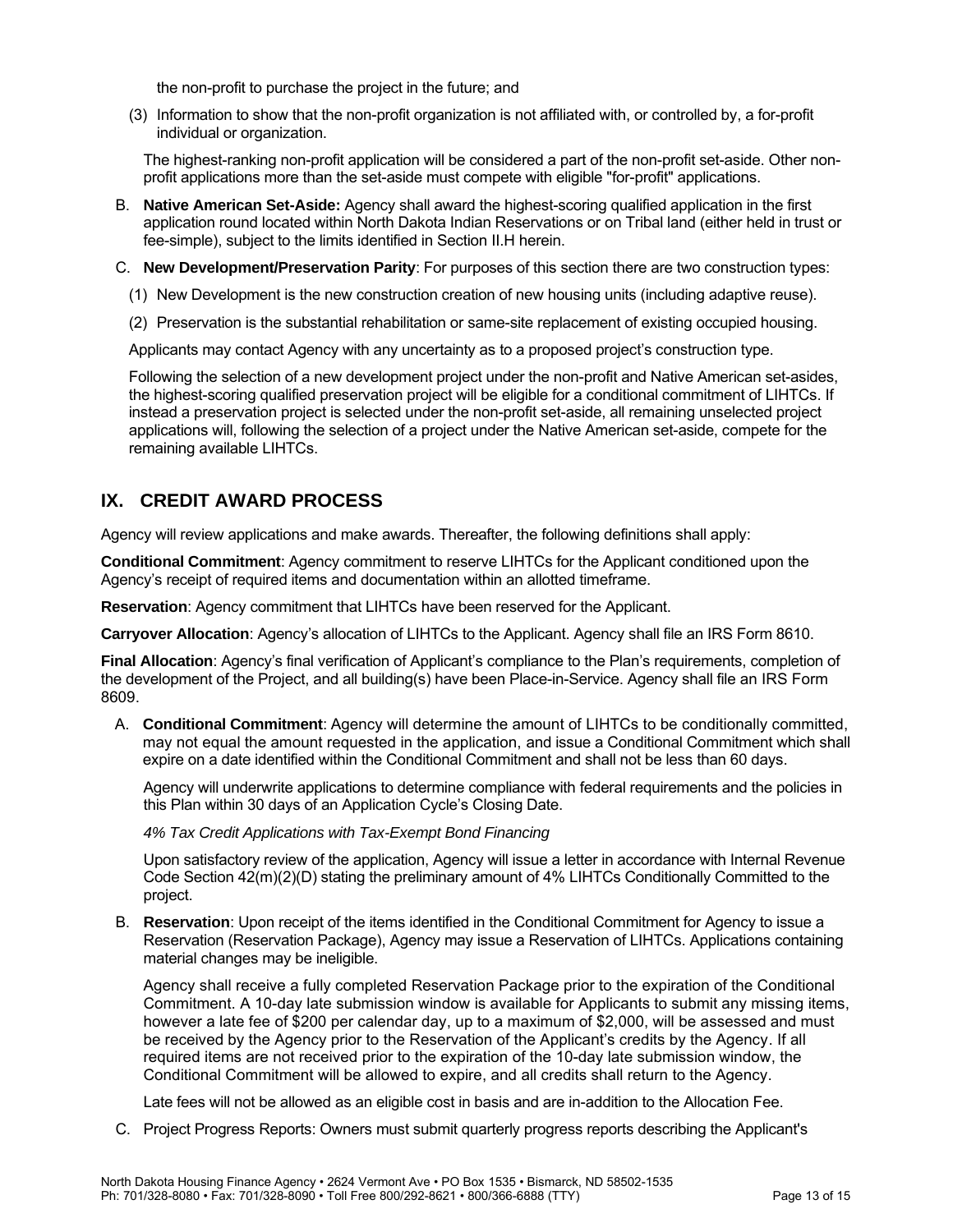actual progress in comparison to the project development timeline and schedule submitted in the Reservation Package. Owners must disclose project development costs which have increased above the contingency provided in the application during the development and construction/rehabilitation of the project along with an explanation of how the gap has been or will be filled.

D. Carryover Allocation: Projects not able to have all 8609(s) issued prior to December 15th of the credit allocation year shall submit all items identified within the Conditional Commitment for Agency to issue a Carryover Allocation (Carryover Package) to the Agency. Upon receipt and acceptable review of the Carryover Package, Agency shall execute a Carryover Allocation Agreement and file IRS Form 8610.

Agency shall receive a fully complete Carryover Package no later than the close of the credit allocation year's December 15th business day. A late submission window is available for Applicants to submit any missing items, however a late fee of \$500 plus \$200 per calendar day, up to a maximum of \$3,500, will be assessed and must be received by the Agency prior to the last business day of the calendar year. If all required items are not received by Agency on or prior to the last business day of the calendar year, the Conditional Commitment or Reservation will be allowed to expire, and all credits shall return to the Agency.

Late fees will not be allowed as an eligible cost in basis and are in-addition to the Allocation Fee.

E. Final Allocation: Agency shall receive all items identified in the Conditional Commitment for Agency to issue a Final Allocation (Final Allocation Package). Upon receipt and acceptable review of the Final Allocation Package, Agency shall provide the Applicant a copy of each IRS Form 8609 for review and execution. Applicant is responsible for the review and approval of all 8609's. If corrections are identified the Agency shall promptly correct and resubmit the 8609(s) to the Applicant. Applicant approved and executed 8609's shall be returned to the Agency for Agency's execution & a copy of the fully executed 8609 will be provided to the Applicant.

Agency shall receive a fully completed Final Allocation Package no later than 180 calendar days after the last building is Place-in-Service. Late submission of a fully completed Final Allocation Package will result in the assessment of a late fee of \$200 per calendar day. The Agency shall receive all assessed late fees prior to the issuance of any 8609 for a Project.

For projects intending to Place-in-Service in the year of allocation and do not intend to complete a Carryover Allocation, the Agency shall receive a completed Final Allocation Package on or prior to the end of the November 15<sup>th</sup> business day. If the Final Allocation Package is not received by the deadline or if the Final Allocation Package received is insufficient or missing any items required by the Agency to issue all required 8609's, the Applicant shall be required to complete a Carryover Allocation. If, for any reason, Agency is not able to issue all 8609(s) required for the Project prior to December 15<sup>th</sup>, the Applicant shall be required to complete a Carryover Allocation.

If Agency is asked to reissue an 8609 after a fully executed copy has been provided to the Applicant, Agency may assess a processing fee of \$50 per reissued 8609.

F. Credit Return or Cancellation: If, at any time after issuance of a Reservation of credits, an Applicant is unable to complete the project within the LIHTC Program's requirements, the Applicant shall voluntarily return all credits.

If an Applicant is awarded additional credits from a subsequent allocation year for the same Project, it is the Agency's preference for the Applicant to voluntarily return all credits Conditionally Committed, Reserved, or Allocated for the Project in exchange for a new Conditional Commitment, Reservation, or Allocation, whichever milestone the returning credits have obtained, of credits from the subsequent allocation year. The new Conditional Commitment, Reservation, or Allocation shall not be less than the sum the credits returned plus the additionally awarded credits.

## **X. RESPONSIBILITY OF APPLICANT**

The Applicant has the responsibility to abide by the representations made in the LIHTC application and in the LURA. Failure to abide by these representations may result in sanctions against the Applicant, including but not